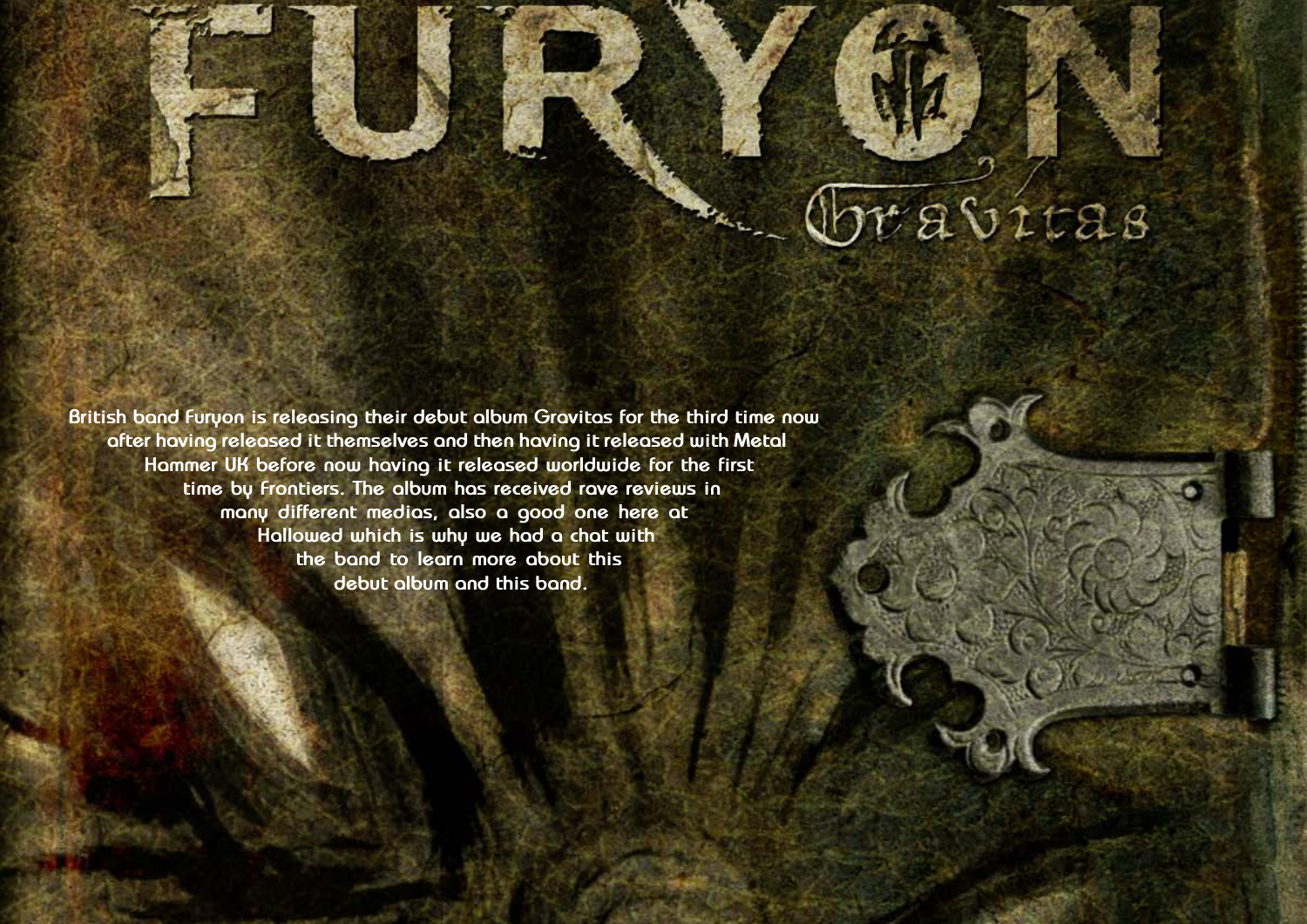

written by daniel källmalm photo: furyon press photos published on 15/3-2012

The band hails from Brighton in Great Britain which is where they have been seen so far, known in their home town for their great performances on the stage. In 2010 the band released their debut album "Gravitas" on their own and it was well received by press representatives, we at Hallowed never got that album Furyon it is a warrior name, this

band's website still I am told. The 23rd of march in Europe and four days later in the US this album will be released by Frontiers, something the band is very pleased with they say.

though but it is available from the because they were looking for a name with some stature.

Furyon can be found in the role playing game of Dungeons and Dragons, it is what the Kingdom of Furyondy is sometimes called if I am to believe Wikipedia at least. For the band with the name

- We wanted to have a name that stood for something strong. Finding band names is always a difficult thing to do I feel but once it's born, there ain't no going back.

It is at least a short name that is to the point and the same goes for the title of this album, that is something that might help them get noticed in the crowds of bands already out there when they are

now being released worldwide. So how does it feel for the band now that their album is reaching british?

album released via Frontiers Re-understand the singer. cords. A Worldwide release is and it's great to know it'll reach ven. so many different countries.

a wider audience than only the us every day. They describe their - We are thrilled to have this lodic edge, songs where you can exactly what we were aiming for ting to real life. Guitar solo hea- to be found on this album. between people and such. You once again being released. it is an could describe their inspiration as real life, what we see around music as heavy music with a me-- It's honest songs, lyrics rela-

Furyon are inspired by the **Gravitas** world around them, its beauty "Gravitas" is the name of Furyons

and its flaws and relationships debut album, an album that is we see a different side than this At the back end of the album

album of ten songs that are recorded in the USA with a big sound like to shout that it is recorded in the land of the big. The style of the album ranges from straight catchy heavy songs, progressive styled songs and even a ballad is

- It's a great mix: high energy vocals and guitars that'll leave you wanting to play.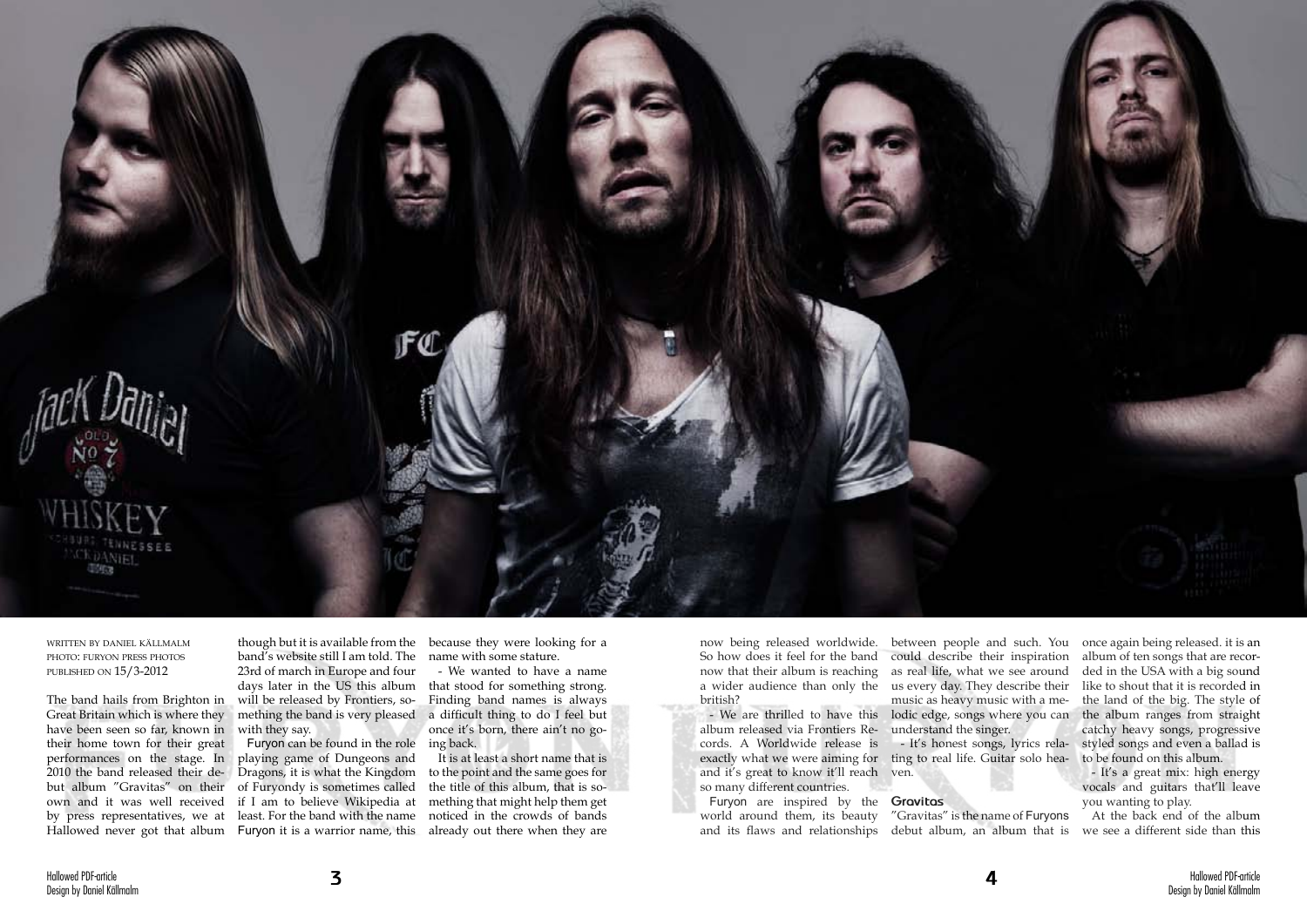of bonus tracks that are acoustic. They are recorded in the UK and corded with the six and twelve on the album. So a last minute enstringed acoustic guitar.

quite striking as well, looking like an old styled book. In a way it can make someone seeing it believe that it is some kind of power metal album, which it clearly isn't. But what about the idea with this artwork and how did it come to life?

- There was an animation video made for *Disappear Again* and this featured a Knight character who fought for and stood by 'Furyon'. The face of the knight is on the front cover and this in a booklet form. We wanted it to look authentic. The animation video can be found on our sites through www. furyon.net and youtube. Andy Ferguson put the art together and came up with The booklet and Colin Newman was The artist that created the animation and characters. Talented guys.

high energy stuff, it is a group which was actually written while of its feel and originality if the are slightly different versions re-*The One* which should have been **Promotion** The artwork of this album is *Suicide* is also mentioned because the band was already in the studio and it pushed away a song called try in the opener and then *Desert* 

It is exciting artwork, if it is good or suitable for the album I leave for anyone to decide for themselves, but what about the album? are the guys satisfied with what they have accomplished? They say that they are very pleased with how the album turned out.

- You never really know how it's going to come out when recording albums. All you know is it'll be good, especially if you have a good Producer to save your ass! We couldn't have asked for a better production.

The favourite song on the album is *Disappear Again*

band can decide.

There has been some time for medias and fans to notice this debut album by now and as far as the writer is concerned the album has been very well received with many high ra-

shared by the band. The recep-great reviews. tion has been amazing is the wording used by the band and they a wider audience now, as their explain that 90% of the reand that even though could ever had. some always tend to

explain that their fan base se-manager Axel Wiesenauer at ems to be ever growing. They Rock'n'Growl and Frontiers has And the album has reached

tings around the different medias hasn't had time to really reflect sion as I said. Only The 10 songs and this is a view that is being on those few amongst the many but with Animation artwork throughout plus The *Disappear Again* animation video. When these editions are gone. They are gone!

> find something ne-'Collectors Edition' and there gative and give was only a small run of these you a hard time made. And some still avaibut the band lable. It's a different ver-- The first self-release was a

views has been positive harder than the band themselves on the band's shows so if you been pushing the album much from the band's website and These editions are available want one before they are all

> sold out. And speaking of shows, the band are playing around the UK at the moment and then the plan is to visit Europe and maybe some